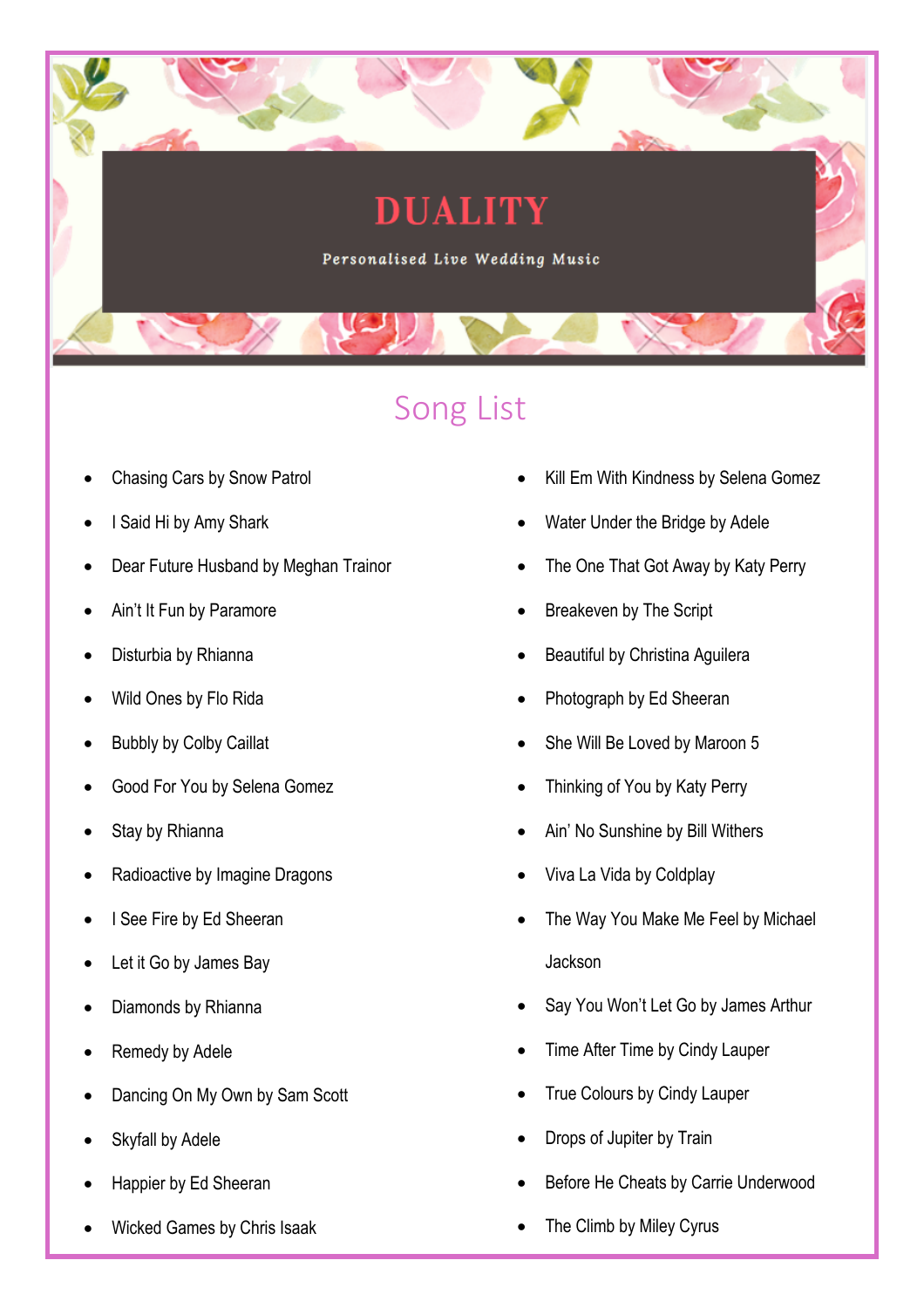- Jolene by Miley Cyrus (Her version)
- Mean by Taylor Swift
- Zombie by The Cranberries
- Bound To You by Christina Aguilera
- Dear Mr President by Pink
- I'm Yours by Jason Mraz
- Like I'm Gonna Lose You by Meghan Trainor
- Scars To Your Beautiful by Alessia Cara
- Tennessee Whiskey by Chris Stapleton
- Teenage Dirtbag by Wheatus
- Don't Stop Believing by Journey
- Up by Demi Lovato
- What I Like About You by The Romantics
- Slow Hands by Niall Horan
- Angie by The Rolling Stones
- Don't Know Why by Norah Jones
- Ex's and Oh's by Elle King
- I Miss you by Julia Michaels
- Never Tear Us Apart by INXS
- New Rules by Dua Lipa
- Fix You by Coldplay
- Angel by Sarah McLachlan
- Heaven by Bryan Adams
- Sweet Child O' Mine by Guns 'n' Roses
- Make You Feel My Love by Adele
- Hallelujah by Peter Maffay
- Buses and Trains by Bachelor Girl
- Cool by Gwen Stafani
- Gypsy by Fleetwood Mac
- I Will Survive by Gloria Gaynor
- Never Can Say Goodbye by Gloria Gaynor
- Sara by Fleetwood Mac
- Smooth Operator by Sade
- **Burning Love by Elvis**
- I Can't Help Falling In Love With You by Elvis
- Billie Jean by Michael Jackson
- Uptown Funk by Bruno Mars
- Re-write The Stars by The Greatest Showman
- Marry You by Bruno Mars
- Talking To The Moon by Bruno Mars
- Good Riddance by Green Day
- Shake It Off by Taylor Swift
- High Hope by Panic! at the Disco
- For You I Will by Teddy Geiger
- Girls Just Wanna Have Fun by Cyndi Lauper
- Teenage Dirtbag by Wheatus
- I Wanna Dance With Somebody by Whitney Houston
- Sweet Dreams by Eurythmics
- Teardrops by Womack and Womack
- Torn by Natalie Imbruglia
- Ain't Nobody by Chuka Khan
- La Vie En Rosr by Edith Piaf
- Dreams by Fleetwood Mac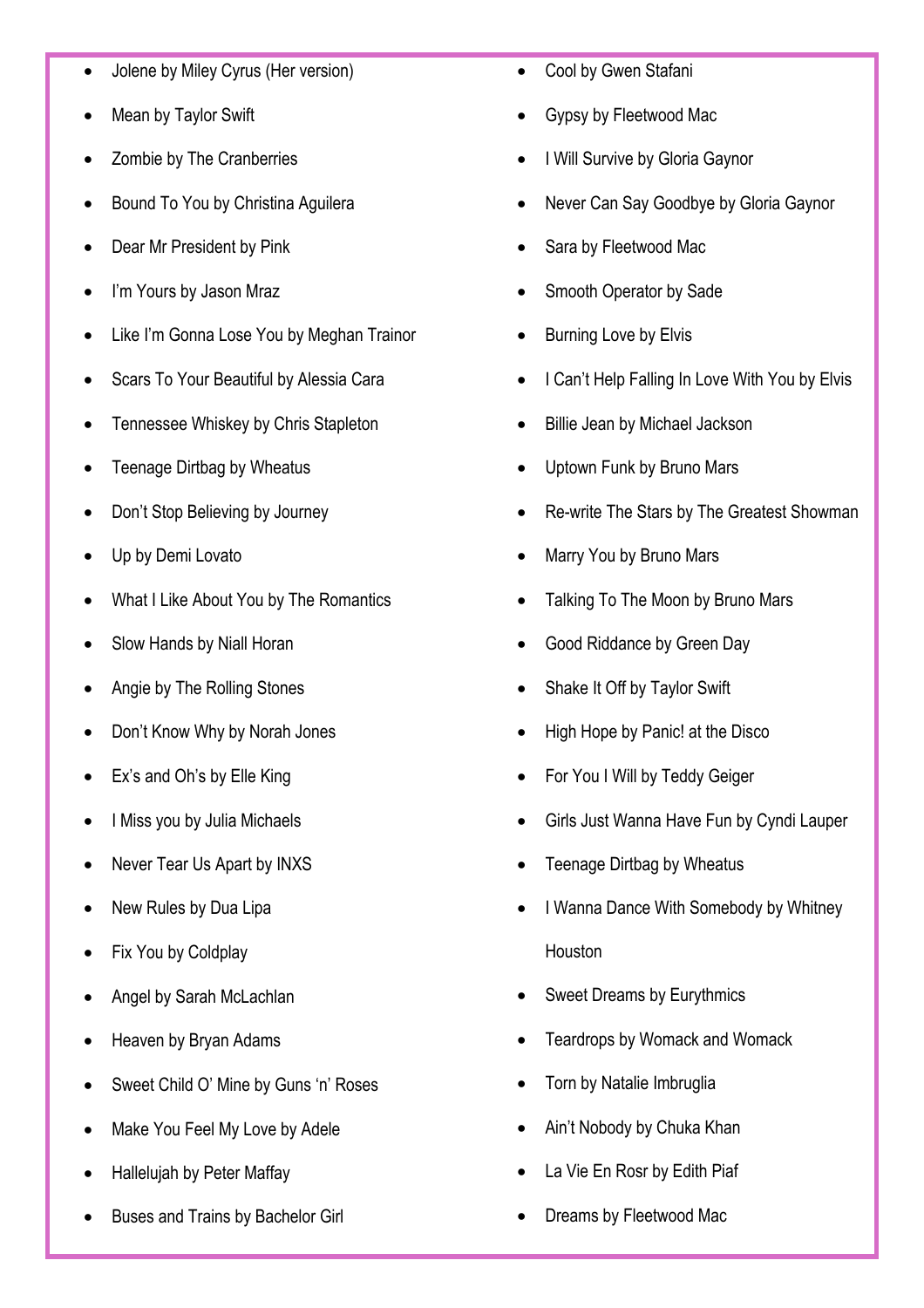- Whenever Wherever by Shakira
- 2002 by Anne Marie
- Someone Like You by Adele
- Save As Draft by Katy Perry
- You Are The Reason by Callum Scott
- Riptide by Vance Joy
- Girls Like You by Maroon 5
- Iris by The Goo Goo Dolls
- Leave A Light On by Tom Walker
- Havana by Camila Cabella
- Price Tag by Jessie J
- FRIENDS by Anne Marie
- Issues by Julia Michaels
- 7 Years by Lukas Graham
- **Starving Hailee Steinfeld**
- All of Me by John Legend
- Hey, Soul Sister by Train
- Only Love Can Hurt Like This by Paloma Faith
- Big Jet Plane by Angus and Julia Stone
- Dear Darlin by Olly Murs
- Hey Jude by The Beatles
- Hey Ya by OutKast
- Most Girls by Hailee Steinfeld
- Royals by Lorde
- Steer by Missy Higgins
- Summertime Sadness by Lana Del Rey
- Scar by Missy Higgins
- Horses by Darryl Braithwaite
- Summer of 69' by Bryan Adams
- Blackbird by The Beatles
- The Man That Can't Be Moved by The Script
- Where Have You Been by Rhianna
- Castle On The Hill by Ed Sheeran
- **Blinding Lights by The Weekend**
- Old Town Road by Nas X and Billy Ray Cyrus
- Hound Dog by Elvis
- Dreams by Fleetwood Mac
- Anyone by Justin Beiber
- Waves by Dean Lewis
- I'll Be There For You by The Rembrants (Friends Theme)
- Bloom by The Paper Kites
- In Your Arms by Illenium & X Ambassadors
- Home by Edward Sharpe
- Without You by The Kid Laroi
- Working class Man by Jimmy Barnes
- Eagle Rock by Daddy Cool
- Old Time Rock n Roll by Rob Seger
- Ring of Fire by Johnny Cash
- Khe Sanh by Cold Chisel
- No Diggity/ Thrift Shop Mash Up
- Choir by Guy Sebastian
- Take On Me by a-ha
- AND MANY MORE!